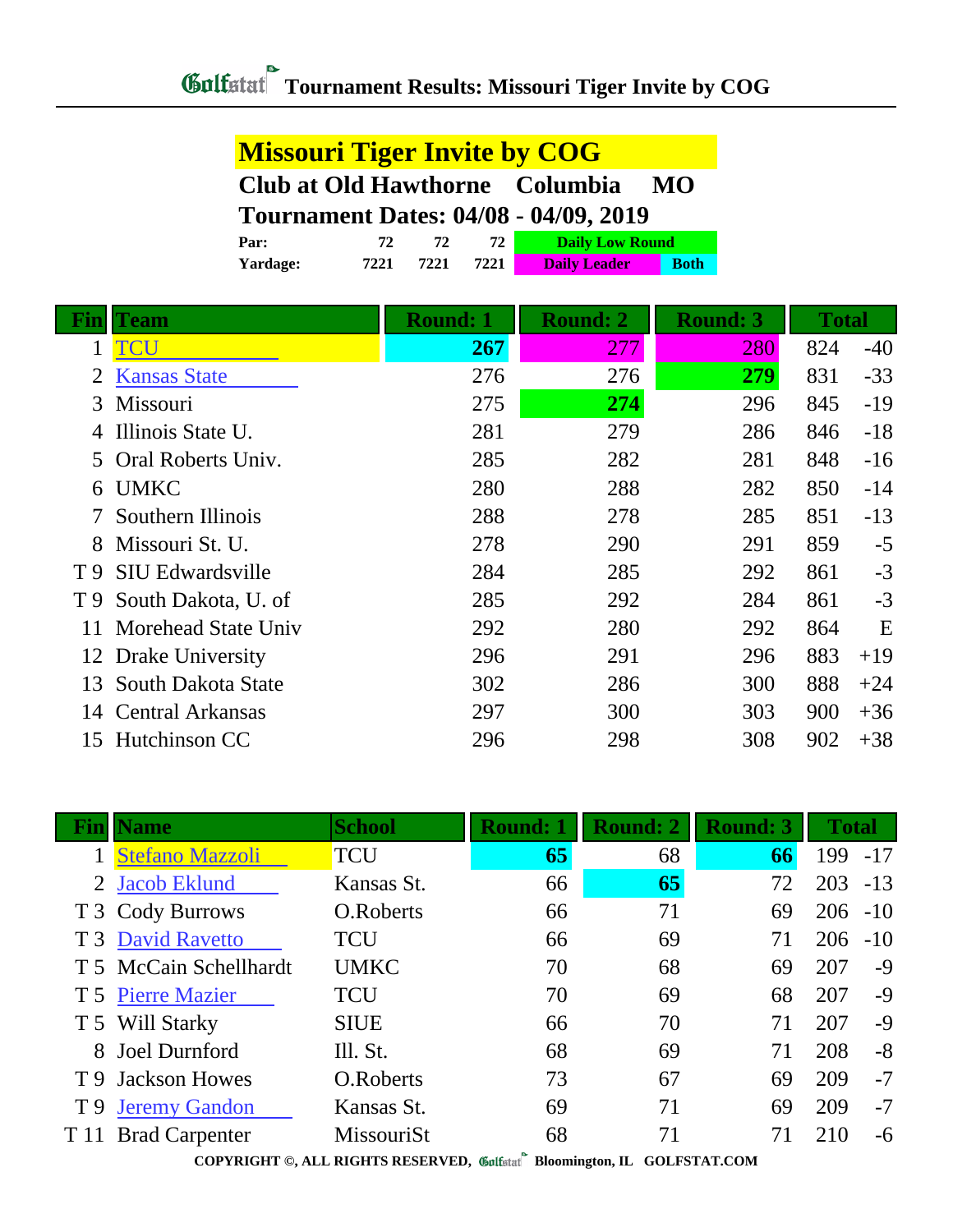| <b>Fin</b> | <b>Name</b>             | <b>School</b> | <b>Round: 1</b> | <b>Round: 2</b> | <b>Round: 3</b> | <b>Total</b> |      |
|------------|-------------------------|---------------|-----------------|-----------------|-----------------|--------------|------|
|            | T 11 David Perkins      | Ill. St.      | 69              | 70              | 71              | 210          | $-6$ |
| T 11       | Jamie Stewart           | Missouri      | 68              | 67              | 75              | 210          | $-6$ |
| T 11       | Luke Gannon             | <b>SIU</b>    | 71              | 69              | 70              | 210          | $-6$ |
| T 11       | Max Catherine           | <b>UMKC</b>   | 70              | 72              | 68              | 210          | $-6$ |
| T 11       | <b>Ricky Sanders</b>    | Missouri      | 70              | 69              | 71              | 210          | $-6$ |
| T 11       | <b>Scott Fudenberg</b>  | S. Dakota     | 71              | 69              | 70              | 210          | $-6$ |
| T 18       | <b>Ben Fernandez</b>    | Kansas St.    | 68              | 72              | 71              | 211          | $-5$ |
| T 18       | J.C. Campbell           | Kansas St.    | 73              | 69              | 69              | 211          | $-5$ |
| T 18       | <b>Roland Massimino</b> | Kansas St.    | 73              | 68              | 70              | 211          | $-5$ |
| T 21       | <b>Conor Dore</b>       | <b>SIUE</b>   | 72              | 68              | 72              | 212          | $-4$ |
| T 21       | <b>Dustin Hasley</b>    | O.Roberts     | 72              | 69              | 71              | 212          | $-4$ |
| T 21       | <b>Hayden Springer</b>  | <b>TCU</b>    | 66              | 71              | 75              | 212          | $-4$ |
| T 21       | Matt Echelmeier         | Missouri      | 69              | 69              | 74              | 212          | $-4$ |
|            | T 21 Paul Foulquie      | <b>UMKC</b>   | 67              | 74              | 71              | 212          | $-4$ |
| T 26       | <b>Cooper Collins</b>   | MoreheadSt    | 74              | 68              | 71              | 213          | $-3$ |
|            | T 26 Peyton Wilhoit     | <b>SIU</b>    | 71              | 73              | 69              | 213          | $-3$ |
| T 26       | <b>Trent Wallace</b>    | Ill. St.      | 71              | 72              | 70              | 213          | $-3$ |
| T 29       | <b>Jack Knoesel</b>     | MissouriSt    | 69              | 74              | 71              | 214          | $-2$ |
| T 29       | Lukas McCalla           | MissouriSt    | 67              | 71              | 76              | 214          | $-2$ |
| T 31       | Dan Anfield             | Ill. St.      | 73              | 68              | 74              | 215          | $-1$ |
|            | T 31 Hunter York        | <b>SIU</b>    | 76              | 65              | 74              | 215          | $-1$ |
|            | T 31 Luigi Botta        | Missouri      | 70              | 69              | 76              | 215          | $-1$ |
|            | T 31 Rory Franssen      | Missouri      | 68              | 70              | 77              | 215          | $-1$ |
|            | T 35 Ryan Gillum        | MoreheadSt    | 70              | 72              | 74              | 216          | E    |
|            | T 35 Tate Arends        | S. Dakota     | 69              | 77              | 70              | 216          | E    |
|            | T 35 Tom Vining         | S. Dakota     | 71              | 71              | 74              | 216          | E    |
|            | 38 Will Hopkins         | Kansas St.    | 74              | 74              | 69              | 217          | $+1$ |
|            | T 39 Jacob Otta         | S.D. State    | 73              | 72              | 73              | 218          | $+2$ |
|            | T 39 Joe Muschong       | MoreheadSt    | 74              | 69              | 75              | 218          | $+2$ |
|            | T 41 Chase Wicklund     | Drake         | 74              | 74              | 71              | 219          | $+3$ |
|            | T 41 Matt Tolan         | S. Dakota     | 74              | 75              | 70              | 219          | $+3$ |
|            | T 41 Matthis Besard     | <b>SIU</b>    | 70              | 72              | 77              | 219          | $+3$ |
|            | T 44 Jared Nicolls      | S.D. State    | 75              | 73              | 72              | 220          | $+4$ |
|            | T 44 Nick Wilkins       | MoreheadSt    | 74              | 71              | 75              | 220          | $+4$ |
|            | T 44 Triston Fisher     | TCU           | 71              | 72              | 77              | 220          | $+4$ |

## **Tournament Results: Missouri Tiger Invite by COG**

**COPYRIGHT ©, ALL RIGHTS RESERVED, Bloomington, IL GOLFSTAT.COM**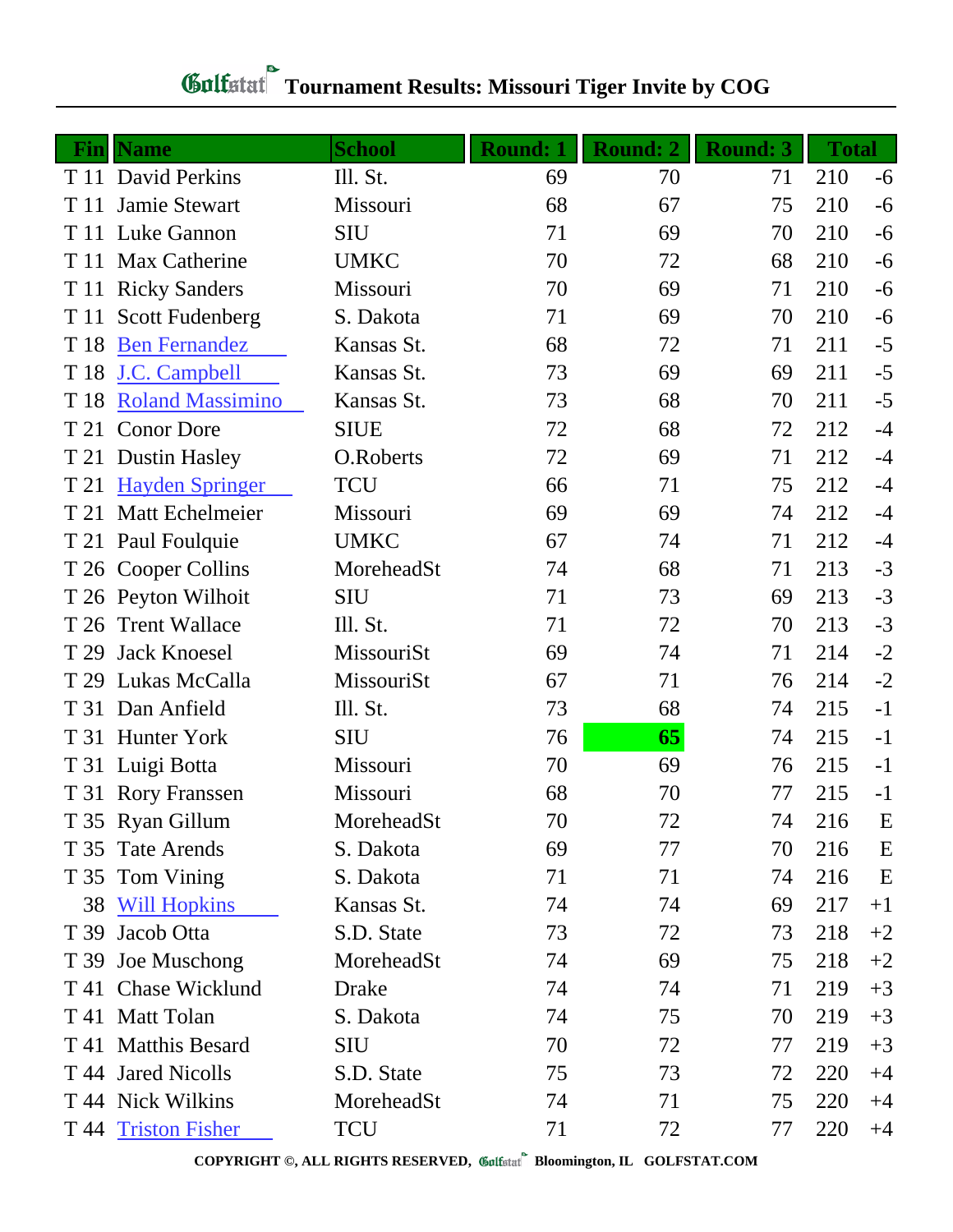|                 |                         | <b>School</b> |                 |                 |                 | <b>Total</b> |
|-----------------|-------------------------|---------------|-----------------|-----------------|-----------------|--------------|
| Fin             | <b>Name</b>             |               | <b>Round: 1</b> | <b>Round: 2</b> | <b>Round: 3</b> |              |
|                 | T 47 Hunter Laughlin    | O.Roberts     | 74              | 75              | 72              | 221<br>$+5$  |
| T 47            | Tim Lim                 | <b>Drake</b>  | 78              | 72              | 71              | 221<br>$+5$  |
| T <sub>49</sub> | <b>Charlie Herbert</b>  | HutchnsnCC    | 74              | 70              | 78              | 222<br>$+6$  |
|                 | T 49 Francois Lagraulet | <b>UMKC</b>   | 73              | 75              | 74              | 222<br>$+6$  |
| T 49            | <b>Frankie Thomas</b>   | <b>SIU</b>    | 78              | 72              | 72              | 222<br>$+6$  |
| T 49            | <b>Lucas Scherf</b>     | Drake         | 68              | 75              | 79              | 222<br>$+6$  |
| T <sub>49</sub> | <b>Vitek Novak</b>      | <b>UMKC</b>   | 74              | 74              | 74              | 222<br>$+6$  |
|                 | T 54 Grant Gavin        | <b>SIUE</b>   | 74              | 74              | 75              | 223<br>$+7$  |
|                 | T 54 Jack Parker        | Missouri      | 73              | 74              | 76              | 223<br>$+7$  |
|                 | T 54 Spencer Jenkins    | Cent. Ark.    | 73              | 73              | 77              | 223<br>$+7$  |
|                 | T 54 Zac Viminitz       | MoreheadSt    | 78              | 73              | 72              | 223<br>$+7$  |
|                 | T 58 David Rauer        | Ill. St.      | 78              | 72              | 74              | 224<br>$+8$  |
|                 | T 58 Kory Franks        | MissouriSt    | 76              | 75              | 73              | 224<br>$+8$  |
| T 60            | <b>Adam Fisher</b>      | MissouriSt    | 74              | 74              | 77              | 225<br>$+9$  |
| T 60            | <b>Josh Turnock</b>     | Cent. Ark.    | 72              | 78              | 75              | 225<br>$+9$  |
|                 | T 60 Kyle Slattery      | <b>SIUE</b>   | 72              | 75              | 78              | 225<br>$+9$  |
|                 | T 63 Brooks Jungbluth   | <b>SIUE</b>   | 79              | 73              | 74              | $226 + 10$   |
| T <sub>63</sub> | <b>Tommy Boone</b>      | Missouri      | 74              | 75              | 77              | $226 + 10$   |
| T 65            | <b>Charlie Crockett</b> | HutchnsnCC    | 74              | 79              | 74              | $227 + 11$   |
| T <sub>65</sub> | <b>Jonah Dohrer</b>     | S.D. State    | 74              | 73              | 80              | $227 + 11$   |
|                 | T 65 Peyton Austin      | HutchnsnCC    | 74              | 74              | 79              | $227 + 11$   |
| T 65            | Tommi Avant             | Drake         | 76              | 76              | 75              | $227 + 11$   |
|                 | T 69 Brett Daughdrill   | Cent. Ark.    | 79              | 72              | 77              | $228 + 12$   |
|                 | T 69 Miles Smith        | Cent. Ark.    | 76              | 77              | 75              | $228 + 12$   |
|                 | T 69 Nathan McCulloch   | HutchnsnCC    | 74              | 75              | 79              | $228 + 12$   |
|                 | 72 Mike Biata           | O.Roberts     | 75              | 76              | 78              | $229 + 13$   |
|                 | 73 Luis Obiols          | Cent. Ark.    | 76              | 79              | 76              | $231 + 15$   |
|                 | T 74 Alejandro Perazzo  | S.D. State    | 80              | 68              | 84              | $232 + 16$   |
|                 | T 74 Kyle MacDonald     | Drake         | 78              | 70              | 84              | $232 + 16$   |
|                 | 76 Harry Duggan         | S.D. State    | 82              | 78              | 75              | $235 + 19$   |
| 77              | Jacob Michel            | S. Dakota     | 74              | 88              | 77              | $239 + 23$   |
|                 | 78 Lake Leroux          | HutchnsnCC    | 81              | 84              | 77              | $242 + 26$   |

## **Tournament Results: Missouri Tiger Invite by COG**